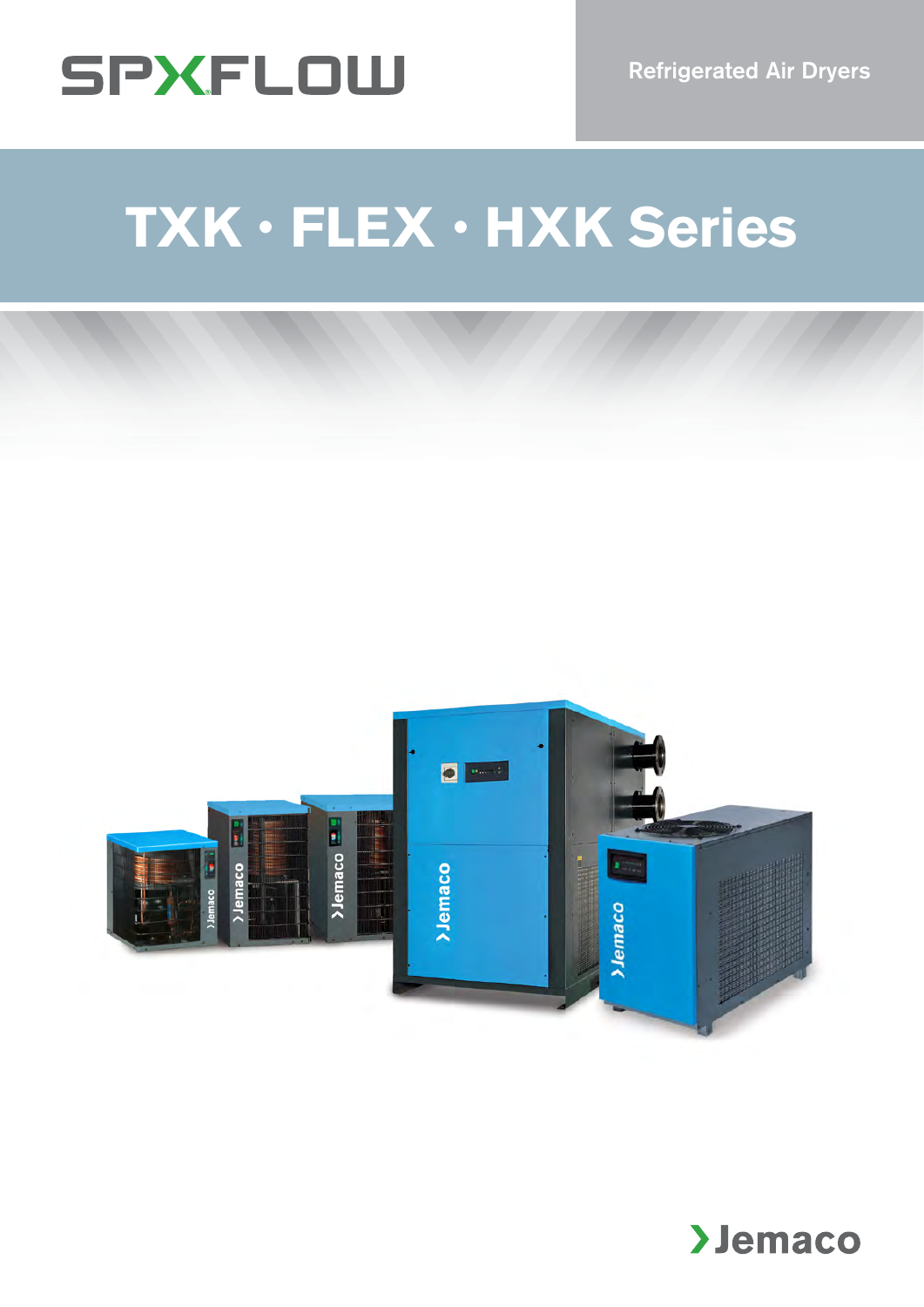### **Why Do Compressed Air Systems Need Drying?**

SPX FLOW provides compressed-air dryers and filters that remove oil, water, dirt, rust and pipe scale. Contaminants found in compressed air can adversely affect all components of an air distribution system, and can cause a malfunction of pneumatic control in the instrument air system.

Properly treated compressed air can improve work efficiency and reduces maintenance. Desiccant and refrigerated type compressed air dryers are used in the control air systems of power plants.

### **About SPX FLOW**

SPX FLOW, Inc. (NYSE:FLOW) is a leading manufacturer of innovative flow technologies, many of which help define the industry standard in the market segments they serve. From its headquarters in Charlotte, North Carolina, it operates a sales and support network, centers of manufacturing excellence, and advanced engineering facilities, throughout the world. Its cutting-edge flow components and process equipment portfolio includes a wide range of pumps, valves, heat exchangers, mixers, homogenizers, separators, filters, UHT, and drying technology that meet many application needs. Its expert engineering capability also makes it a premium supplier of customized solutions and complete, turn-key packages to meet the most exacting of installation demands.

> **DOMANTONIA**

**I** 

dos munici

## Refrigerated Air Dryers

**TXK Series**

## **15~50 scfm**

Research indicates that many customers want reliability and dry compressed air at an affordable price. No fancy bells and whistlesjust dry air, pure and simple. The TXK series non-cycling dryers were designed to meet these demands.

## Feature

Static condenser with no cooling fan

- Worldwide-patented product
- No maintenance required
- Excellent quiet operation
- Lowest operating cost

Perfect application for indoor installation such as hospital and laboratory

### Robust design & compact size

Unique refrigerant control system

• Air-to-refrigerant reheating system

Energy saving through waste heat recovery

• No condensate on outlet pipe

Excellent dew point performance under all conditions



**SPXFLOW** 

### **www.spxflow.com**

2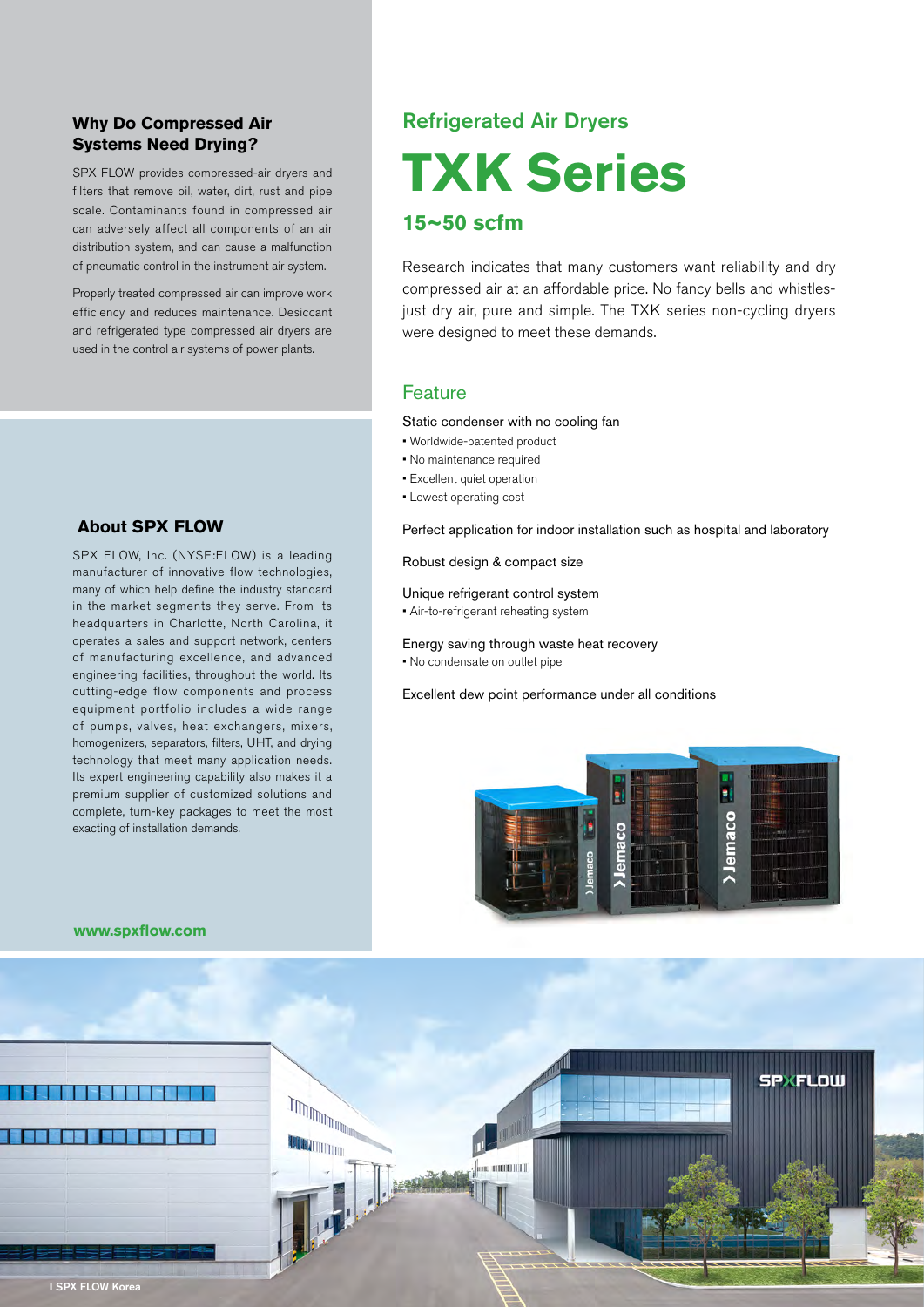## How it works

Warm saturated air enters the evaporator where it is cooled by refrigerant being controlled by a constant pressure expansion valve. Water vapor condenses into a liquid for removal at the moisture seperator by a drain. The cold, dry air is reheated as it passes through the reheater. This prevents dryer outlet air pipeline sweating. The ststic condenser eliminates the need for a cooling fan and simplifies the system.



## TXK Series Specification

| <b>Model</b> | <b>Flow Capacity</b><br>(Nm <sup>3</sup> /min) | <b>Unit</b><br>(kW) | <b>Power Supply</b> | Inlet/Outlet<br><b>Connections</b><br>(PT) | Weight<br>(kg) | <b>Dimensions</b><br>$(H \times W \times D \text{ mm})$ | <b>Refrigerants</b> |
|--------------|------------------------------------------------|---------------------|---------------------|--------------------------------------------|----------------|---------------------------------------------------------|---------------------|
| <b>TX15K</b> | 0.50                                           | 0.24                |                     | 3/8"                                       | 20             | 382 x 320 x 320                                         |                     |
| <b>TX25K</b> | 1.00                                           | 0.34                | $220 - 240V/$       | 3/4"                                       | 32             | 568 x 368 x 394                                         | R-134a              |
| <b>TX35K</b> | 1.33                                           | 0.42                | 1PH / 50Hz          | 3/4"                                       | 32             | 568 x 368 x 394                                         |                     |
| <b>TX50K</b> | 1.67                                           | 0.58                |                     | 3/4"                                       | 44             | 568 x 500 x 500                                         |                     |

• Rating Conditions : 42℃ inlet temperature, 7.0barG inlet pressure, 100% relative humidity, 35℃ ambient temperature

• Maximum/minimum inlet pressure : 16barG/2barG, Maximum/minimum inlet air temperature : 60℃/4℃, Maximum/minimum ambient air temperature : 43℃/2℃

### **Capacity Correction Factors**

### Inlet Air Pressure (barG)

| <b>barG</b> |      |      |      |                     |      |      | 10                          | . .                    |      |
|-------------|------|------|------|---------------------|------|------|-----------------------------|------------------------|------|
| /Factor     | 0.82 | 0.88 | 0.95 | $\sim$<br><b>UU</b> | 1.05 | 1.09 | $\overline{10}$<br>$\cdots$ | $\overline{1}$<br>1.10 | 1.10 |

### Inlet Air Temperature (˚C)

| $\sim$ | 30                | 25<br>υü | 40   | 42   | 45   | 50                    | 55   | 60           |
|--------|-------------------|----------|------|------|------|-----------------------|------|--------------|
| Factor | <b>DD</b><br>1.11 | 1.36     | 0.08 | 1.00 | 0.89 | $\cap$ $\Box$<br>V.74 | 0.62 | U RU<br>∪.∪∠ |

### Amblent Air Temperature (°C) et al. (\* 1999) et al. (\* 1999) et al. (\* 1999) et al. (\* 1999) et al. (\* 1999) et al. (\* 1999) et al. (\* 1999) et al. (\* 1999) et al. (\* 1999) et al. (\* 1999) et al. (\* 1999) et al. (\* 1999) e

|        | 20  | 25                     | 30   | 35   | 40   | 45   | 50            | Hz     | 50   | 60  |
|--------|-----|------------------------|------|------|------|------|---------------|--------|------|-----|
| Factor | .20 | $\overline{1}$<br>1.10 | 1.07 | 1.00 | 0.94 | 0.85 | 774<br>∪. ⊢ ¬ | Factor | 1.00 | .20 |

**Example :** What is the capacity of a 6.67 Nm<sup>3</sup>/min model when the compressed air at the inlet to the dryer is 10barG and 45℃ and ambient temperature is 35℃? **Answer :** 6.67 Nm<sup>3</sup> /min (rated flow from Product Specification Table) x 1.08 (correction factor for inlet pressure from Table 1) x 0.68 (correction factor for inlet temperature from Table 2) x 0.88 (correction factor for ambient temperature from Table 3) = 4.31 Nm<sup>3</sup>/min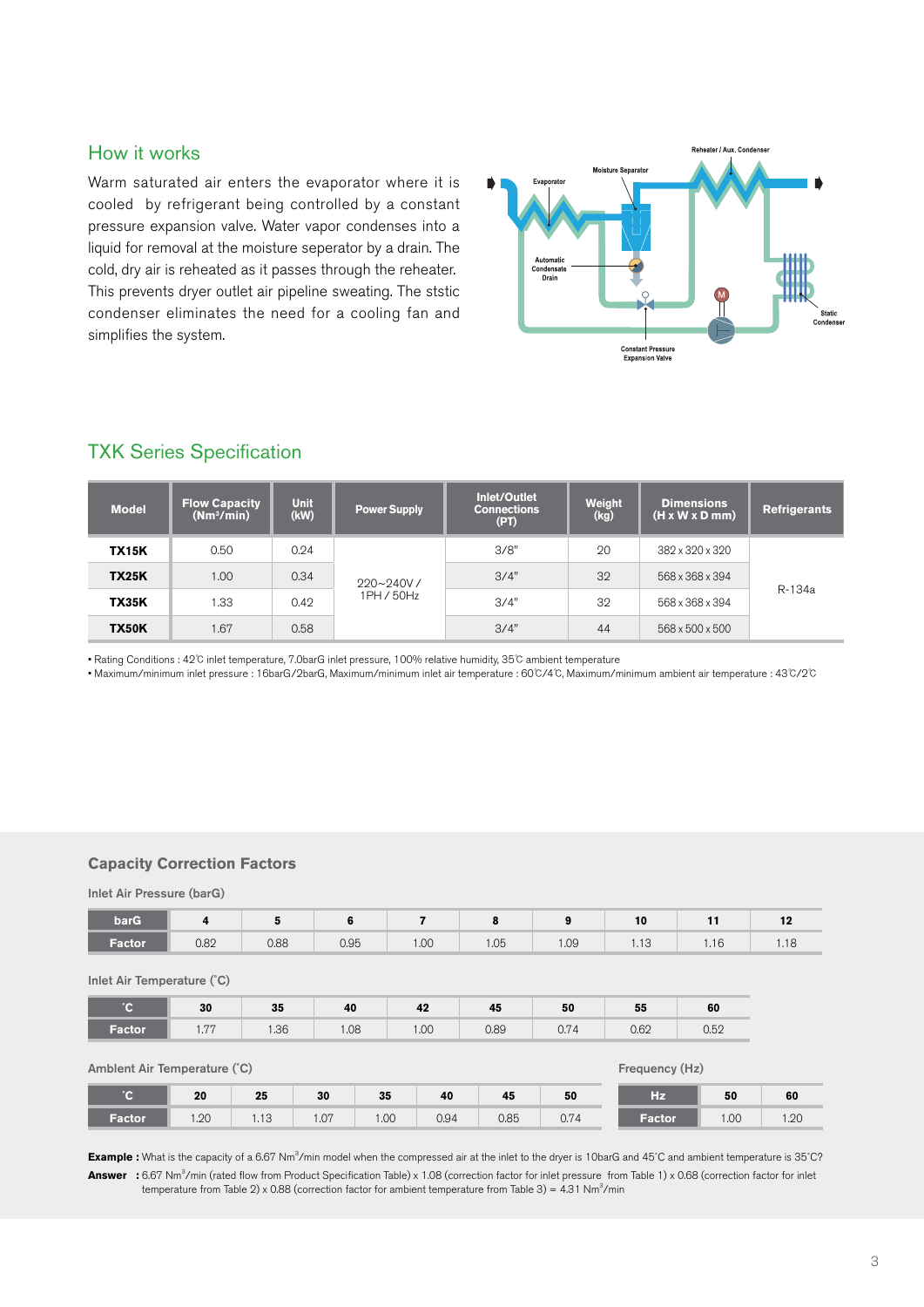## Refrigerated Air Dryers

## **FLEX Series**

### **85~1500 scfm**

The FLEX series are optimized air dryers for hot and humid climate in the tropical regions. An advanced stainless steel brazed plate heat exchanger is applied, and it deters refrigeration load with great efficiency of heat-transfer. The innovative and simplified refrigeration circuit provides reliable operation, low operating cost and versatile installation.

### **Feature**

Optimized for hot and humid climate in the tropical regions

Stainless steel brazed plate heat exchangers optimize heat transfer and service life

Separator, re-heater and evaporator combined into 1 compact efficiency unit

Improved ventilation by up-flow cooling air design

Low pressure drop reduces operating costs

Low power consumption

Easy to install package saves time and money

Environmentally friendly R-134a & R-407C refrigerants



## Power Consumption Comparison



## Digital Control Board - DCB II





: Compressor On Light

 $\triangleleft \rhd$  : Selection



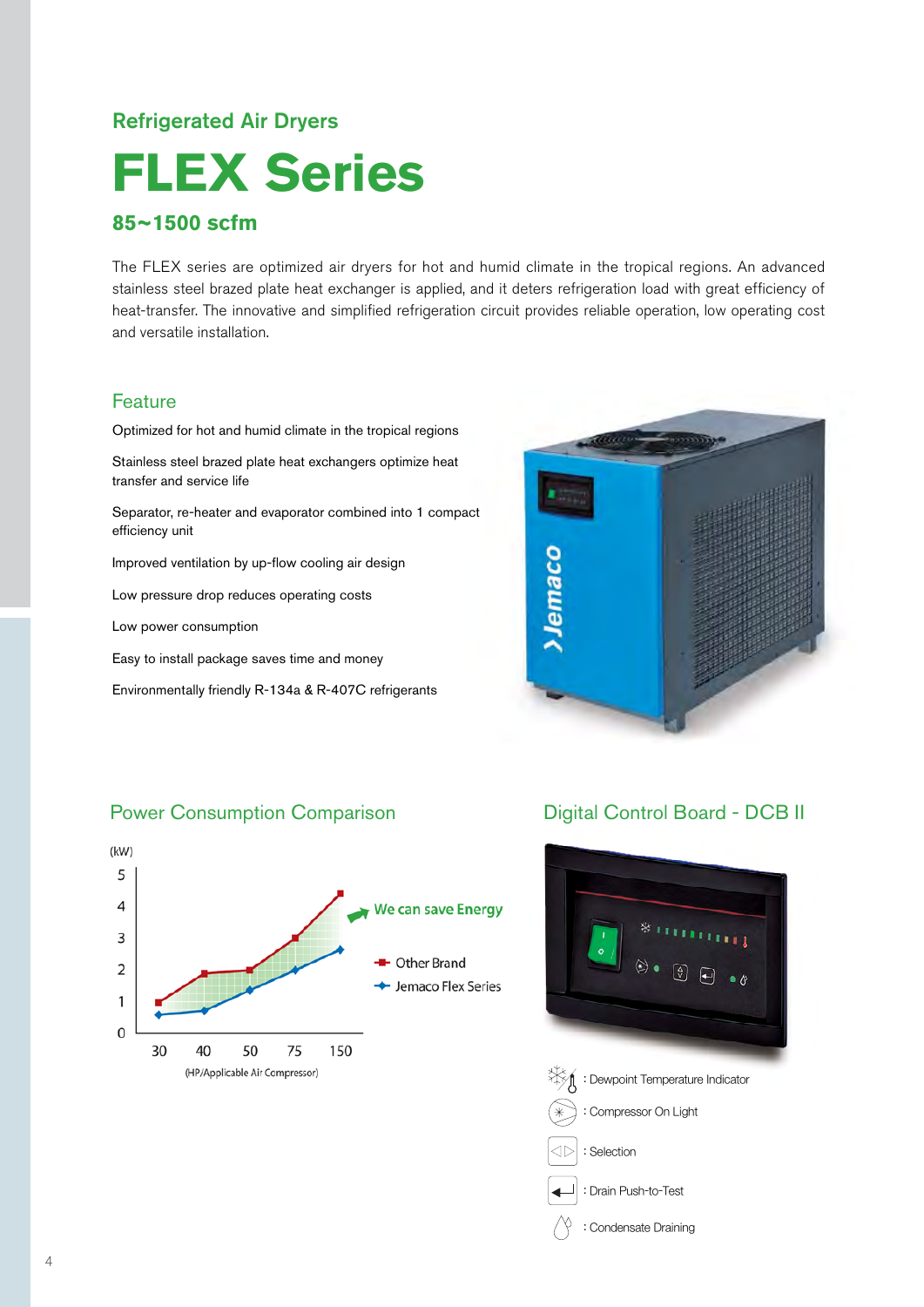## How it works

Warm, saturated compressed air enters the air to air heat exchanger and is cooled by exiting air. The precooled air then enters the air to refrigerant heat exchanger and is further chilled causing water vapor to condense. Condensed moisture is collected from the air stream by an integral separator with stainless steel demister. Liquid condensate is removed from the separator by an automatic timer. Cold air is then reheated in the air to air heat exchanger to eliminate sweating on the downstream pipe line. Clean, dry air exits the dryer and is now qualified for use of purpose.



| <b>Model</b>    |                  | <b>Flow Capacity</b><br>(Nm <sup>3</sup> /min) | <b>Unit</b> | <b>Power Supply</b>                    | <b>Inlet/Outlet</b><br><b>Connections</b> | Weight | <b>Dimensions</b>                  | <b>Refrigerants</b> |
|-----------------|------------------|------------------------------------------------|-------------|----------------------------------------|-------------------------------------------|--------|------------------------------------|---------------------|
|                 | <b>PDP 10°C*</b> | <b>PDP 3°C **</b>                              | (kW)        |                                        | (PT)                                      | (kg)   | $(H \times W \times D \text{ mm})$ |                     |
| <b>FLX 85</b>   | 2.41             | 2.46                                           | 0.52        |                                        | 1"                                        | 50     | 641 x 363 x 881                    |                     |
| <b>FLX 110</b>  | 3.11             | 3.18                                           | 0.59        |                                        | 1"                                        | 52     | 641 x 363 x 881                    | R-134a              |
| <b>FLX 150</b>  | 4.25             | 4.35                                           | 0.71        |                                        | 2"                                        | 67     | 761 x 443 x 931                    |                     |
| <b>FLX 240</b>  | 6.80             | 6.95                                           | 1.36        | $220 - 240V$<br>1PH<br>50Hz            | 2"                                        | 77     | 761 x 443 x 1,031                  |                     |
| <b>FLX 370</b>  | 10.48            | 10.71                                          | 2.00        |                                        | 2"                                        | 97     | 811 x 493 x 1,111                  |                     |
| <b>FLX 450</b>  | 12.74            | 13.03                                          | 2.38        |                                        | 2"                                        | 100    | 811 x 493 x 1,111                  | R-407C              |
| <b>FLX 530</b>  | 15.00            | 15.34                                          | 2.66        |                                        | 2"                                        | 128    | 811 x 553 x 1,211                  |                     |
| <b>FLX 800</b>  | 22.64            | 23.15                                          | 5.80        |                                        | FLG <sub>3"</sub>                         | 285    | $1,572 \times 724 \times 1,154$    |                     |
| <b>FLX 1250</b> | 35.38            | 36.17                                          | 7.30        | 380V / 3PH / 50Hz<br>415V / 3PH / 50Hz | FLG 4"                                    | 340    | 1,572 x 724 x 1,204                |                     |
| <b>FLX 1500</b> | 42.47            | 43.42                                          | 7.10        |                                        | FLG4"                                     | 400    | 1,622 x 804 x 1,280                |                     |

## FLEX Series Specification

\* Standard rated condition (PDP 10˚C) : 50˚C inlet air temperature, 35˚C ambient air temperature, 7.0barG inlet pressure, 100% relative humidity

\*\* Condition (PDP 3˚C) : 35˚C inlet air temperature, 25˚C ambient air temperature

\* Max./Min. inlet pressure : 16barG/3barG \* Max./Min. inlet air temperature : 65℃/4℃ \* Max./Min. ambient air temperature : 50℃/4℃

### **Capacity Correction Factors**

Inlet Air Pressure (barG)

| <b>barG</b> |      |      |      |      |      | $\mathbf{0}$ | 10   | $-10$<br>ю | 16             |
|-------------|------|------|------|------|------|--------------|------|------------|----------------|
| Factor      | 0.75 | 0.84 | 0.92 | 1.00 | 1.03 | 1.07         | 1.09 | 10<br>1.10 | $\sim$<br>1.20 |

Inlet Air Temperature (˚C)

|        | 40   | 45   | 50   | 55   | 60   | 65   |
|--------|------|------|------|------|------|------|
| Factor | 1.15 | 1.08 | 1.00 | 0.83 | 0.70 | 0.60 |

Ambient Air Temperature (˚C)

| barG   | 25   | 30             | 35             | 40 | 43   | 50   |
|--------|------|----------------|----------------|----|------|------|
| Factor | 1.20 | $\bigcup$ 1.06 | $1.00 \t 0.75$ |    | 0.60 | 0.45 |

Pressure Dew Point (˚C)

|        |              |    | 10   |
|--------|--------------|----|------|
| Eactor | $\mathsf{v}$ | OC | ∪∪ ו |

### Free Air Delivery

| Standard | Nm <sup>3</sup> /min | <b>ISO1217</b> | JIS   | icfm |
|----------|----------------------|----------------|-------|------|
| 'Factor' | .00                  | 1.07326        | 1.148 | 1.18 |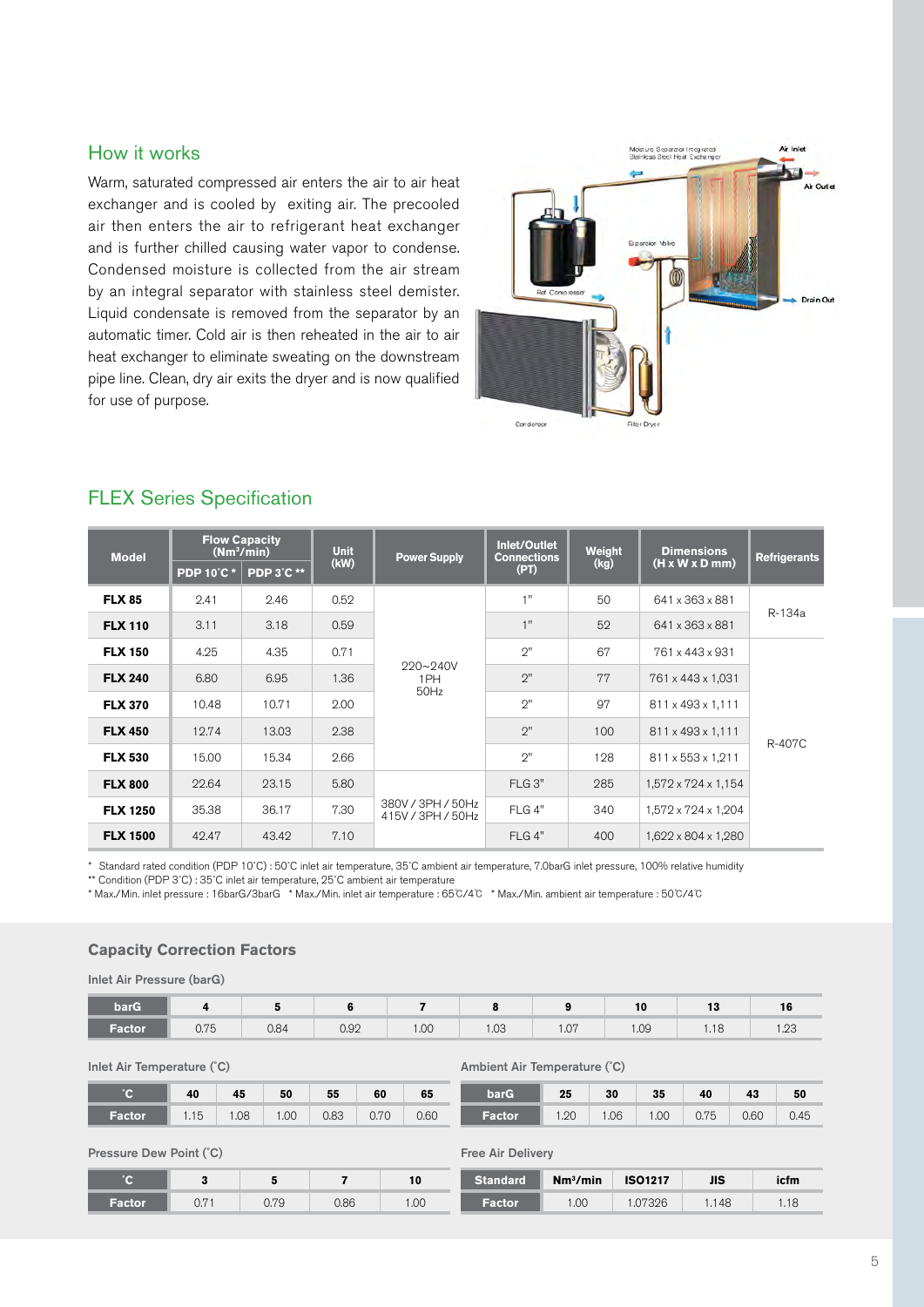## Refrigerated Air Dryers

## **HXK Series**

## **2000~12000 scfm**

The HXK series, built-in with our highly advance stainless steel plate heat exchanger, deters refrigeration load with great efficiency of heat-exchanging. Saving in electrical power and convenient in maintenance are its unique feature

### **Feature**

### Stainless steel brazed plate heat exchanger

- No rust water and corrosion
- One-pass structure : Heat exchanger and re-heater

Automatically adapts to system needs

Fully automatic operation saves money

Every unit comes pre-assembled with quality components

### User-friendly controller

• Power-on LED, Compressor-on LED, On/Off rocker switch and dew point bar graph LED display

Reliable timed electric drain with push-to-test button on the front panel

Electro-galvanized steel cabinet with two part epoxy coating

• Providing long term corrosion resistance

Environmentally friendly R-407C refrigerant

No Loss drain valve(optional)

## Optional/SCMII (System Control MonitorII)

### LCD main window displays

• Dryer run, Auto drain valve on, Fan motor on, Alarm

### LCD monitor displays

• Inlet, Ambient/Cooling water, Chiller inlet & discharge refrigerant temperatures, Discharger refrigerant temperatures

Membrane touch panel

Programmable timer drain settings

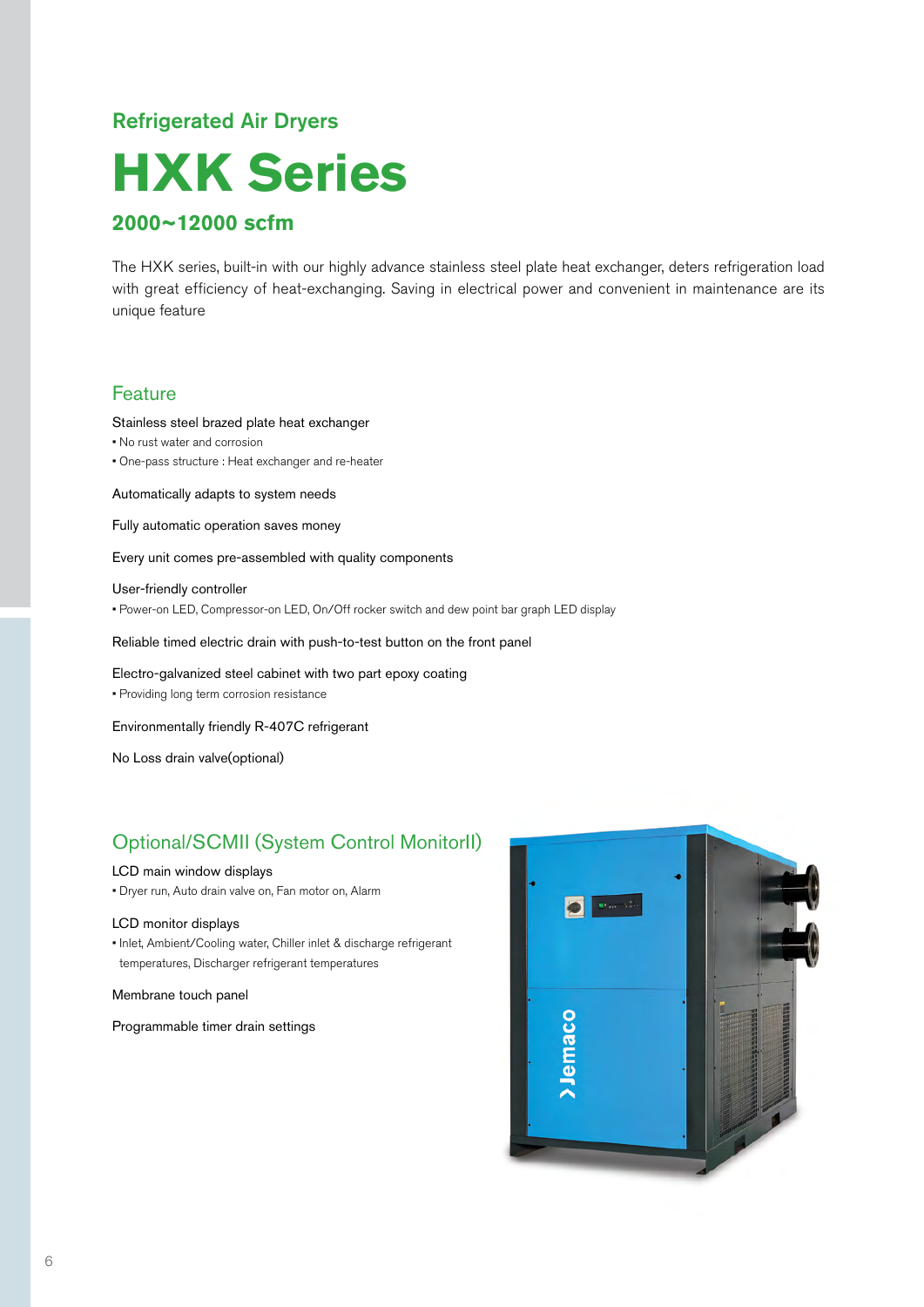## How it works

Saturated incoming compressed air is quickly chilled in the air-to-air heat exchanger by the cold compressed air as it exits the air-to-refrigerant(evaporator). Here, the cold, dry air is reheated to prevent pipeline sweating and reduce compressor energy before exiting the dryer. In the evaporator, the air temperature is reduced to that of the cold refrigerant. A moisture separator lowers the velocity and mechanically separates the condensate from the air stream. An automatic drain removes the condensate. The air-to-air heat exchanger re-heats the air and clean, dry compressed air exits the dryer.



### HXK Series Specification

| <b>Model</b>    | <b>Flow Capacity</b><br>(Mm <sup>3</sup> /min) | <b>Unit</b><br>(kW) | <b>Power Supply</b> | Inlet/Outlet<br><b>Connections</b><br>(FLG) | Weight<br>(kg) | <b>Dimensions</b><br>$(H \times W \times D \text{ mm})$ | <b>Refrigerants</b> |
|-----------------|------------------------------------------------|---------------------|---------------------|---------------------------------------------|----------------|---------------------------------------------------------|---------------------|
| <b>HX2000K</b>  | 60.00                                          | 9.5                 |                     | 6"                                          | 1,000          | 1,628 x 1,050 x 1,800                                   |                     |
| <b>HX2500K</b>  | 75.00                                          | 10.3                |                     | 6"                                          | 1,050          | 1,628 x 1,050 x 1,800                                   |                     |
| <b>HX3000K</b>  | 90.10                                          | 11.8                |                     | 6"                                          | 1,100          | 1,628 x 1,050 x 1,800                                   |                     |
| <b>HX4000K</b>  | 120.00                                         | 15.1                | $380 - 420V$        | 8"                                          | 2,000          | $2,320 \times 1,500 \times 2,850$                       |                     |
| <b>HX5000K</b>  | 150.10                                         | 20.8                | 3PH                 | 8"                                          | 2.300          | 2.320 x 1.500 x 2.850                                   | R-407C              |
| <b>HX6000K</b>  | 180.30                                         | 25.7                | 50HZ                | 8"                                          | 2,500          | 2,320 x 1,500 x 2,850                                   |                     |
| <b>HX8000K</b>  | 240.10                                         | 38.5                |                     | 8"                                          | 3,500          | 2,320 x 1,500 x 3,800                                   |                     |
| <b>HX10000K</b> | 300.30                                         | 46.6                |                     | 10"                                         | 4,800          | 2,400 x 1,600 x 4,800                                   |                     |
| <b>HX12000K</b> | 360.30                                         | 52.7                |                     | 10"                                         | 5,000          | 2,400 x 1,600 x 4,800                                   |                     |

• Rating Conditions : 35℃ inlet temperature, 7.0barG inlet pressure, 100% relative humidity, 25℃ ambient temperature.

• Maximum/minimum inlet pressure : 12.1barG/3barG, Maximum/minimum inlet air temperature : 49℃/4℃, Maximum/minimum ambient air temperature : 43℃/4℃ • Dimension is for air-cooled condenser type. Water-cooled condenser type is available, consult factory.

• Models for the high temperature condition are optional, consult factory.

### **Capacity Correction Factors**

Inlet Air Pressure (barG)

| <b>barG</b> |      |      |      |      |                |      | ιv       |                     | - -<br> |
|-------------|------|------|------|------|----------------|------|----------|---------------------|---------|
| Factor      | 0.87 | 0.92 | 0.96 | 1.00 | $\cap$<br>טט.ו | 1.07 | $\cdots$ | $\overline{1}$<br>. | .       |

Inlet Air Temperature (˚C)

| 22<br>╺ | 30                 | -35   | 4U   | 43                 | 43   |
|---------|--------------------|-------|------|--------------------|------|
| Factor  | ററ<br>. . <u>.</u> | 00. ا | 0.84 | $\sqrt{7}$<br>◡. ៸ | 0.60 |

### Amblent Air Temperature (°C) et al. (\* 1999)<br>
Amblent Air Temperature (°C) et al. (\* 1999)<br>
Frequency (Hz)

|               |     |      |      |      |      |                | _____         |      |      |
|---------------|-----|------|------|------|------|----------------|---------------|------|------|
|               | 20  | 25   | 30   | 35   | 40   | 43             | Hz            | 50   | 60   |
| <b>Factor</b> | .06 | 1.00 | 0.92 | 0.85 | 0.78 | 0.70<br>v. 1 2 | <b>Factor</b> | .00. | 1.20 |

**Example :** What is the capacity of a 6.67 Nm<sup>3</sup>/min model when the compressed air at the inlet to the dryer is 10barG and 45°C and amblent temperature is 35°C? **Answer :** 6.67 Nm<sup>3</sup> /min (rated flow from Product Specification Table) x 1.08 (correction factor for inlet pressure from Table 1) x 0.68 (correction factor for inlet temperature from Table 2) x 0.88 (correction factor for amblent temperature from Table 3) = 4.31  $Nm^3/min$